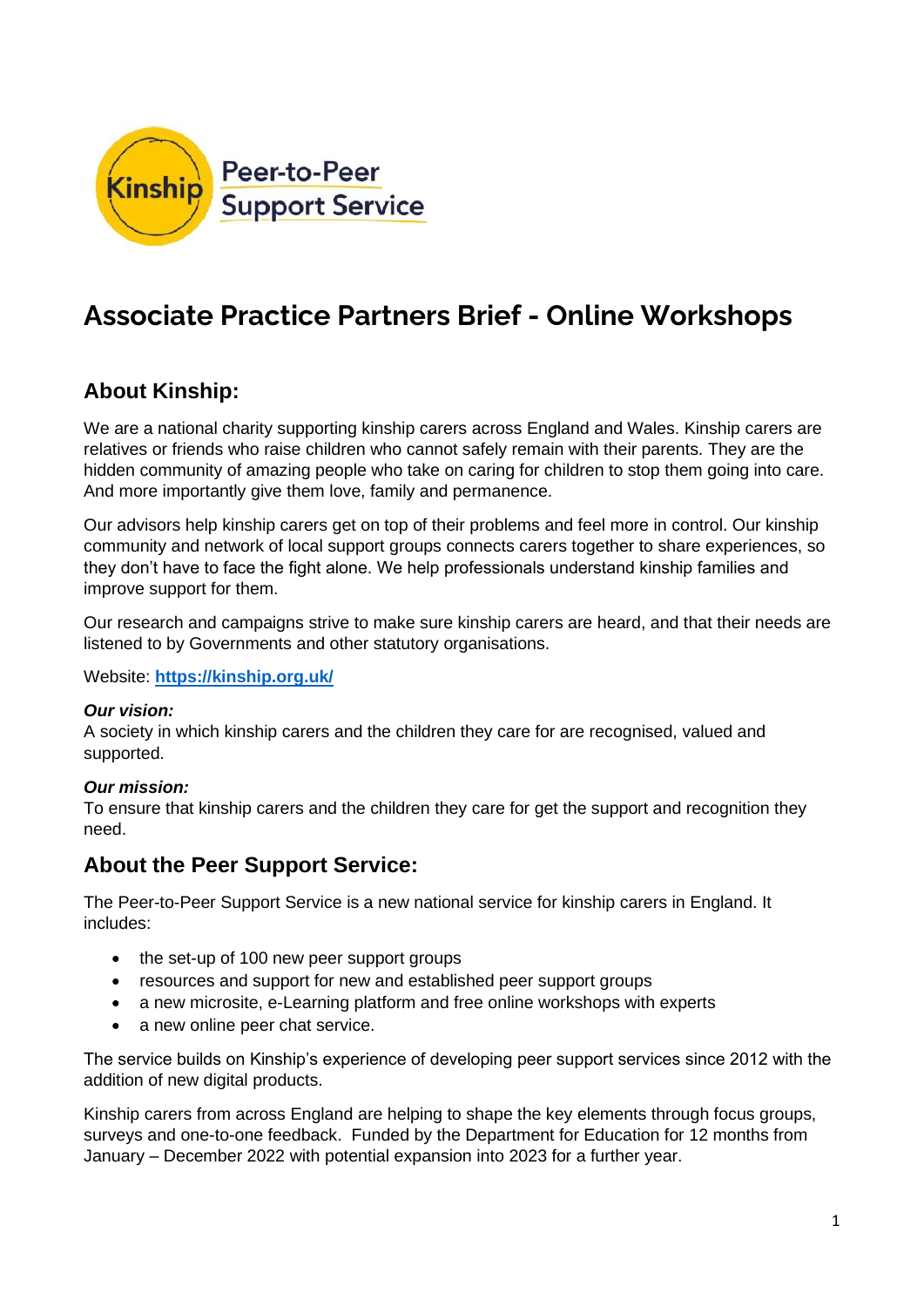# **Associate Practice Partners:**

As part of the Peer Support Service, we will offer kinship carers a **menu of free online workshops** which they can book as individual kinship carers, or as a peer support group. We are currently developing a digital calendar booking system which will integrate into a virtual online platform to provide kinship carers with a seamless user experience. Currently workshops will take place through Zoom.

Some workshops will be delivered by our own Advice Team. More specialist topics will be delivered by **Associate Practice Partners** - experts in specialised areas in which kinship carers would like to develop their knowledge and skills so they can better support the children they love. We anticipate working with up to **six Associate Practice Partners** who will be delivering discrete themed workshops from September until December 2022.

#### *Workshop themes:*

The themes of the workshops have been developed with kinship carers and are based on what they say would help them in their caring role. These are:

- 1. **Positive behaviour management.** Covering the basics of managing behaviour including topics like consistency, an approach to fit the child, boundaries, communication, rewards.
- 2. **Understanding trauma and attachment in children.** An overview of trauma and attachment, with some tips for supporting children and what help might be available.
- 3. **Tackling difficult conversations with kinship children.** Examples might include how to talk to children to help them cope with contact with parents, talking to others, bereavement, separation and managing emotions.
- 4. **Building more positive relationship with parents and wider family.** Top tips for positive communication with parents, other family members and friends about your unique situation. Preparing for conversations, setting boundaries and reflecting on relationships with others.
- 5. **Building a positive relationship with your kinship child as they grow up.** As kinship children reach their teenage years and grow into adults, how you might work as a family through adolescence and beyond.
- 6. **Understanding Special Educational Needs and Disability (SEND), Education Health and Care Plan (EHCP) and the virtual school.** Essential information and what next.

#### *Length of workshop and supporting materials:*

Each workshop should be up to **90 minutes in total** including any Q&A. An ideal length would be 60 mins to fit in with the busy lives of kinship carers.

Supporting materials should be clear, concise and easy to understand. A short PDF or word document will be sent with the PowerPoint presentation with each workshop as a reference for participants.

#### *Number of participants:*

We anticipate each workshop should be able to support up to **12 kinship carers** and the content and facilitation should be developed around this number.

#### *Location:*

All workshops will be delivered online.

### **Outputs / deliverables:**

Each Associate Practice Partner will be responsible for:

• Development and delivery of a high-quality workshop and supporting materials (handouts), these will need to be Kinship branded.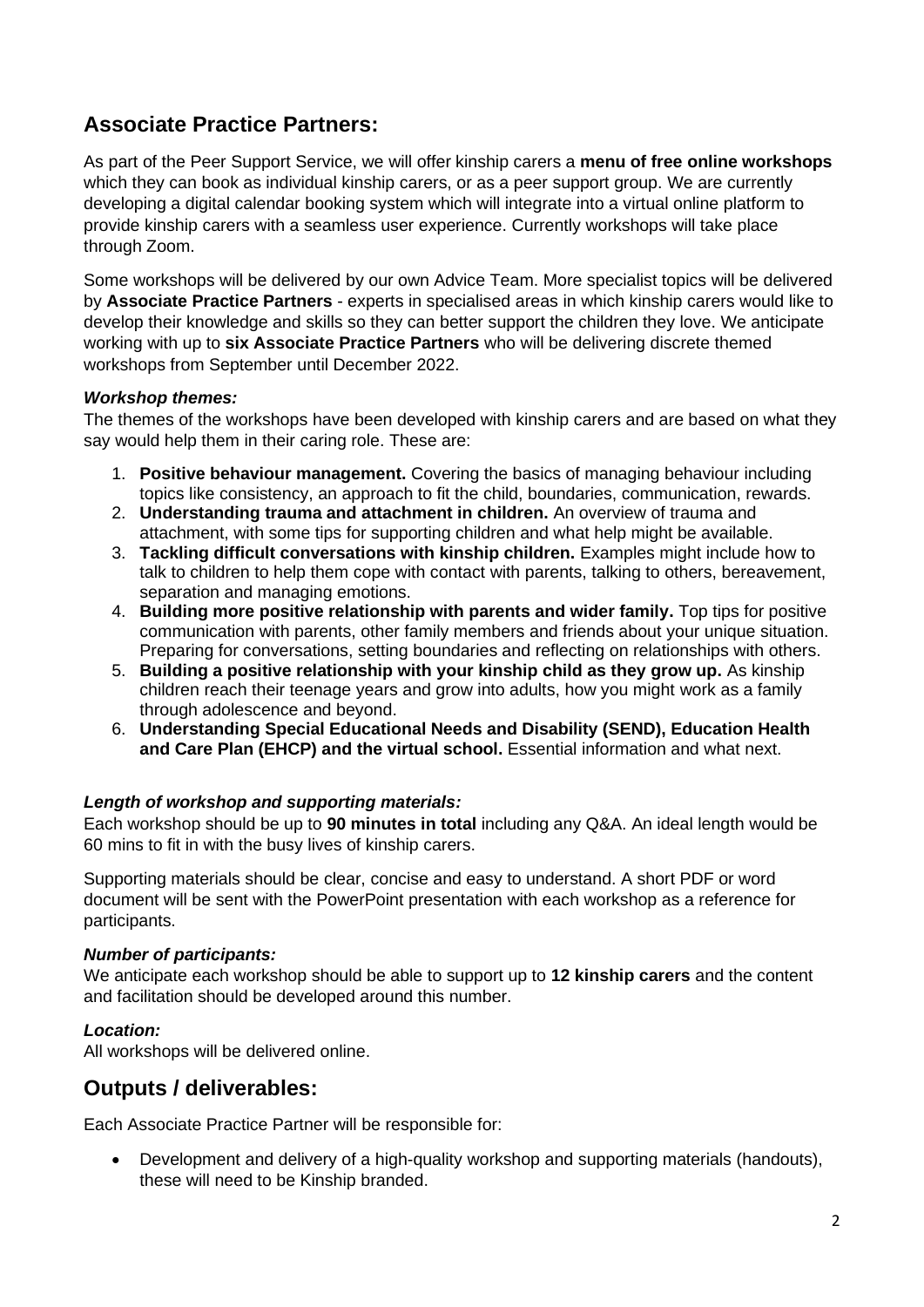- Facilitating and creating a workshop which meets the needs of our kinship carer audiences, the workshops should be jargon free with engaging and informative delivery and content.
- Ongoing development of workshop/s based on live feedback form kinship carers attending the workshops.
- Working with the Peer Support Team to ensure planning and delivery run smoothly

#### *Associate Practice Partners responsibilities:*

Alongside the workshop/s delivery Associate Practice Partner will need to be able to:

- Manage their workshop calendar and book up to a month in advance dates for workshops for kinship carers to be able to book onto.
- Provide an up-to-date profile and photo that will be used to promote workshop/s.
- Feel confident managing any technical aspects of the calendar booking system (with support and training from Kinship staff).
- Ensure ongoing quality and development of the workshop based on participant feedback and quality assurance.
- Adhere to Kinship's policies particularly around safeguarding, confidentiality and data protection.
- Ensure workshops are culturally sensitive and engaging for everyone, with EDI at their heart.
- Be willing to take part in an independent process evaluation

#### *Kinship responsibilities:*

As part of the Peer Support Service, we will support Associate Practice Partners (APPs) by:

- Supporting APPs to test and pilot the workshop before it goes live (with kinship carers).
- Providing feedback and support during pilot and testing phase.
- Manage communication with kinship carers.
- Training around 'who is Kinship the charity' as introduction to workshop/s.
- Providing support and training to the APPs on using systems, ensuring materials are branded as Kinship.
- Managing and feeding back on quality assurance, post workshop surveys.
- Ensuring workshop materials and supporting handouts are sent out post workshop.
- Quarterly check-ins with Kinship Implementation Project Manager.
- Feedback to the Department for Education on impact of workshops.
- Promoting the workshops and APP profiles to kinship community.

### **Fees and intellectual property:**

There is a flat fee for each workshop and handout developed, which is **£1,100** incl VAT. This includes:

- Final delivery of Kinship branded workshop content, PowerPoint, facilitators notes and handout for kinship carers after feedback from Implementation Project Manager and team at Kinship.
- Feedback from kinship carers from a pilot workshop as part of the workshop development.

Further workshops will be paid at **£100 incl VAT** for 60-90 min workshop. This includes any admin either side of the workshop and feedback to Kinship staff.